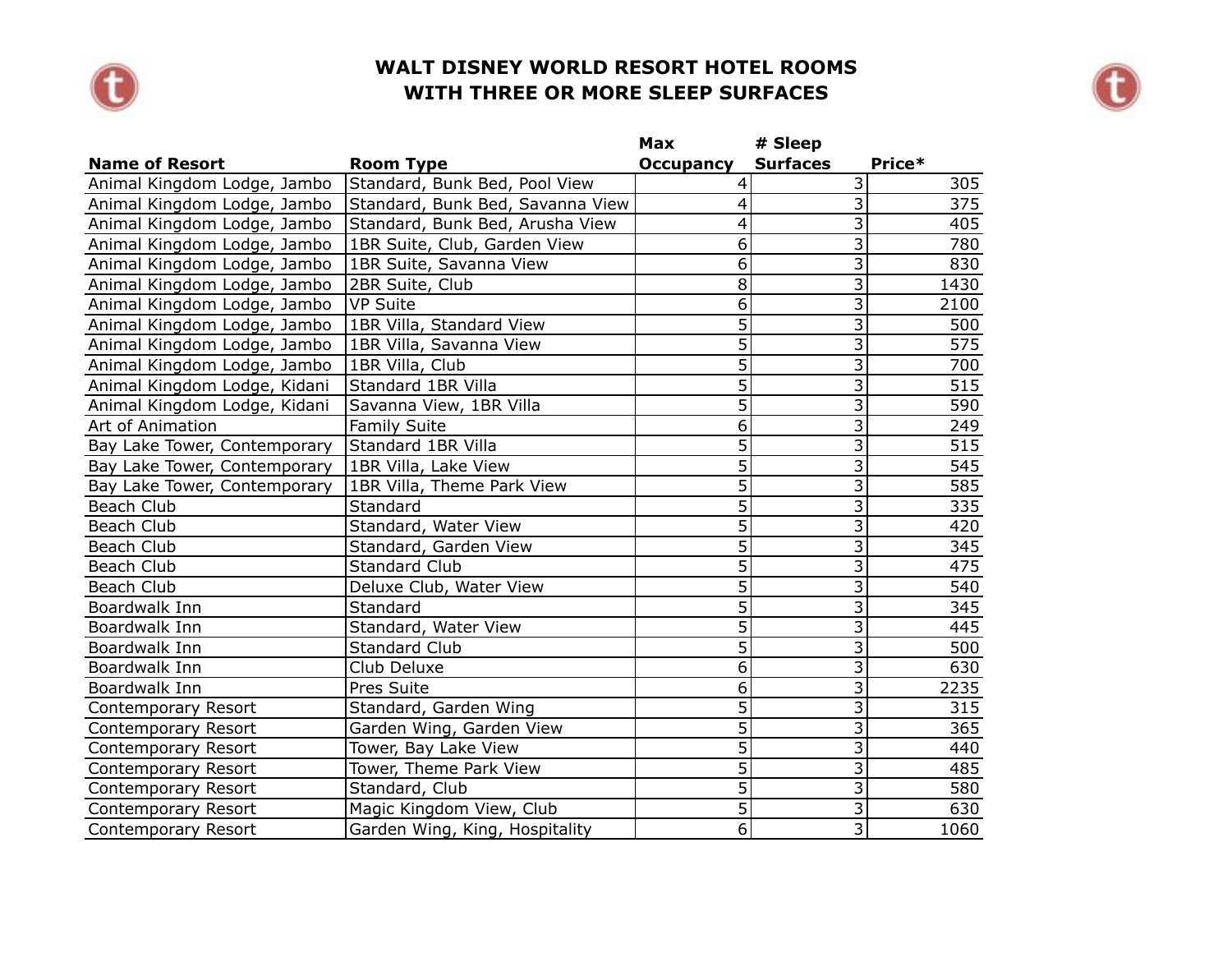



| Contemporary Resort     | 1BR Suite, Bay Lake View, Deluxe   | $\overline{6}$ | $\overline{3}$            | 1580 |
|-------------------------|------------------------------------|----------------|---------------------------|------|
| Contemporary Resort     | 1BR Suite, Theme Park View, Deluxe | 6              | $\overline{3}$            | 1680 |
| Coronado Springs Resort | Junior Suite                       | $\overline{6}$ | $\overline{3}$            | 365  |
| Grand Floridian         | Standard Out Bldg, Garden View     | 5              | $\overline{\overline{3}}$ | 460  |
| <b>Grand Floridian</b>  | Standard Out Bldg, Lagoon View     | 5              | $\overline{\mathbf{3}}$   | 515  |
| <b>Grand Floridian</b>  | Standard Out Bldg, Theme Park View | $\overline{5}$ | $\overline{\mathbf{3}}$   | 555  |
| Grand Floridian         | Standard Out Bldg, Club            | $\overline{5}$ | $\overline{3}$            | 570  |
| <b>Grand Floridian</b>  | Standard Main Bldg, Club           | $\overline{5}$ | $\overline{3}$            | 760  |
| Grand Floridian         | Main Bldg, Club, Theme Park View   | 5              | $\overline{3}$            | 800  |
| Grand Floridian         | Out Bldg, 1BR Suite, Club          | $\overline{6}$ | $\overline{3}$            | 1190 |
| <b>Grand Floridian</b>  | Sugarloaf Key, 1BR Suite, Club     | $\overline{6}$ | $\overline{3}$            | 1290 |
| <b>Grand Floridian</b>  | Main Bldg, Club, 1BR Suite         | $\overline{4}$ | $\overline{3}$            | 1410 |
| <b>Grand Floridian</b>  | <b>Disney Suite</b>                | $\overline{4}$ | $\overline{3}$            | 2240 |
| <b>Grand Floridian</b>  | <b>Grand Suite</b>                 | $\overline{4}$ | $\overline{\mathbf{3}}$   | 2285 |
| Old Key West            | 1BR Villa                          | $\overline{5}$ | $\overline{\mathbf{3}}$   | 435  |
| Polynesian              | Standard                           | $\overline{5}$ | $\overline{\overline{3}}$ | 405  |
| Polynesian              | Standard, Lagoon View              | $\overline{5}$ | $\overline{3}$            | 505  |
| Polynesian              | Standard, Theme Park View          | $\overline{5}$ | $\overline{\overline{3}}$ | 545  |
| Polynesian              | Standard, Club, Garden View        | $\overline{5}$ | $\overline{\mathbf{3}}$   | 545  |
| Polynesian              | Standard, Club, Lagoon View        | $\overline{5}$ | $\overline{3}$            | 680  |
| Polynesian              | Standard, Club, Theme Park View    | $\overline{5}$ | $\overline{\mathbf{3}}$   | 720  |
| Polynesian              | <b>1BR Princess Suite</b>          | $\overline{5}$ | $\overline{3}$            | 910  |
| Port Oleans Riverside   | Standard                           | $\overline{5}$ | $\overline{3}$            | 159  |
| Port Oleans Riverside   | Riverside Water View               | $\overline{5}$ | $\overline{3}$            | 184  |
| Wilderness Lodge        | Bunk Bed, Woods View               | $\overline{4}$ | $\overline{3}$            | 330  |
| Wilderness Lodge        | Bunk Bed, Courtyard View           | $\overline{4}$ | $\overline{3}$            | 355  |
| Wilderness Lodge        | Standard, Club Bunk Bed            | $\overline{4}$ | $\overline{3}$            | 445  |
| Wilderness Lodge        | Deluxe Club                        | 6              | $\overline{\mathbf{3}}$   | 580  |
| Yacht Club              | Standard                           | 5              | $\overline{3}$            | 335  |
| Yacht Club              | Standard, Garden View              | $\overline{5}$ | $\overline{3}$            | 345  |
| Yacht Club              | Standard, Water View               | 5              | $\overline{3}$            | 420  |
| Yacht Club              | <b>VP Suite</b>                    | 6              | $\overline{3}$            | 1475 |
| Yacht Club              | Pres Suite                         | $\overline{6}$ | $\overline{3}$            | 1835 |
| Yacht Club              | <b>Admiral Suite</b>               | $6\,$          | $\overline{\overline{3}}$ | 1895 |
| Yacht Club              | Captain's Suite                    | 6              | $\overline{3}$            | 2035 |
| All Star Music          | <b>Family Suite</b>                | $\overline{6}$ | $\overline{4}$            | 198  |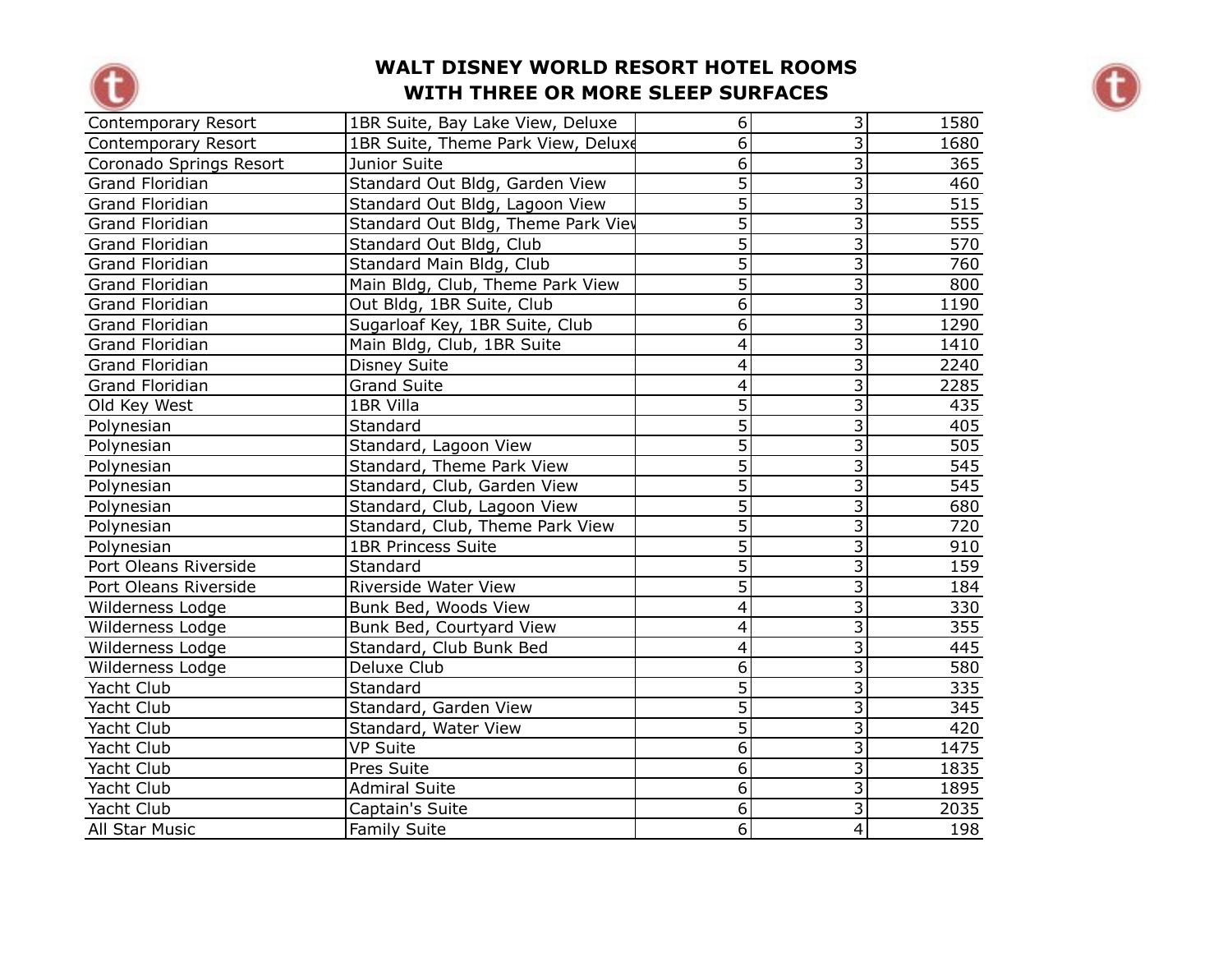



| Animal Kingdom Lodge, Jambo  | 2BR Suite, Bunk Bed, Club          | 8              | $\overline{\mathcal{A}}$ | 1430 |
|------------------------------|------------------------------------|----------------|--------------------------|------|
| Animal Kingdom Lodge, Jambo  | Pres. Suite                        | 8              | 4                        | 2360 |
| Beach Club                   | 2BR Suite                          | $\overline{8}$ | 4                        | 1375 |
| Beach Club                   | Pres Suite                         | $\overline{6}$ | 4                        | 1895 |
| <b>Beach Club Villas</b>     | 2BR Villa                          | $\bf 8$        | 4                        | 700  |
| Boardwalk Inn                | <b>VP Suite</b>                    | $\overline{6}$ | $\overline{4}$           | 1885 |
| <b>Boardwalk Villas</b>      | 2BR Villa                          | 8              | $\overline{4}$           | 700  |
| <b>Contemporary Resort</b>   | Garden Wing, 1BR Suite             | 7              | $\overline{\mathcal{A}}$ | 1010 |
| Contemporary Resort          | Garden Wing, Hospitality Suite     | 6              | $\overline{4}$           | 1060 |
| Coronado Springs Resort      | <b>Executive Suite</b>             | 6              | 4                        | 1000 |
| Fort Wilderness              | Cabin                              | 6              | 4                        | 285  |
| <b>Grand Floridian</b>       | Out Bldg, 2BR Suite, Club          | 8              | 4                        | 1840 |
| Grand Floridian              | Sugarloaf Key, 2BR Suite, Club     | 8              | $\overline{4}$           | 1965 |
| Grand Floridian              | Out Bldg 2BR Suite, Club, Theme Pa | 8              | $\overline{4}$           | 2060 |
| Grand Floridian              | Main Bldg, Club, 2BR Suite         | $\overline{6}$ | 4                        | 2150 |
| Polynesian                   | 2BR Ambassador Suite               | $\overline{8}$ | $\overline{\mathcal{A}}$ | 1710 |
| Polynesian                   | King Kamehameha Suite              | $\overline{8}$ | 4                        | 2275 |
| Saratoga Springs             | 2BR Villa                          | $\overline{8}$ | 4                        | 595  |
| Wilderness Lodge Villas      | 2BR Villa                          | 8              | 4                        | 710  |
| Yacht Club                   | 2BR Suite, Turret Club             | 8              | $\overline{4}$           | 1375 |
| Animal Kingdom Lodge, Kidani | Standard 2BR Villa                 | 9              | $\overline{5}$           | 715  |
| Animal Kingdom Lodge, Kidani | Savanna View 2BR Villa             | 9              | $\overline{5}$           | 790  |
| Bay Lake Tower, Contemporary | Standard 2BR Villa                 | 9              | $\overline{5}$           | 700  |
| Bay Lake Tower, Contemporary | 2BR Villa, Lake View               | 9              | $\overline{5}$           | 730  |
| Bay Lake Tower, Contemporary | 2BR Villa, Theme Park View         | 9              | $\overline{5}$           | 810  |
| Boardwalk Inn                | 2BR Suite, Accessible              | $\overline{6}$ | $\overline{5}$           | 1385 |
| Boardwalk Inn                | 2BR Suite                          | 9              | $\overline{5}$           | 1385 |
| Contemporary Resort          | Pres Suite                         | 10             | $\overline{5}$           | 2680 |
| Old Key West                 | 2BR Villa                          | 9              | $\overline{5}$           | 595  |
| Polynesian                   | <b>2BR Princess Suite</b>          | $\overline{9}$ | $\overline{5}$           | 1555 |
| Animal Kingdom Lodge, Jambo  | 3BR Villa                          | 12             | $\overline{6}$           | 1680 |
| <b>Boardwalk Villas</b>      | 3BR Villa                          | 12             | $\overline{6}$           | 1725 |
| Old Key West                 | <b>3BR Villa</b>                   | 12             | $\overline{6}$           | 1330 |
| Saratoga Springs             | Treehouse                          | 9              | $6\overline{6}$          | 595  |
| Saratoga Springs             | 3BR Villa                          | 12             | $\overline{6}$           | 1330 |
| Animal Kingdom Lodge, Kidani | 3BR Villa                          | 12             | $\overline{7}$           | 1680 |